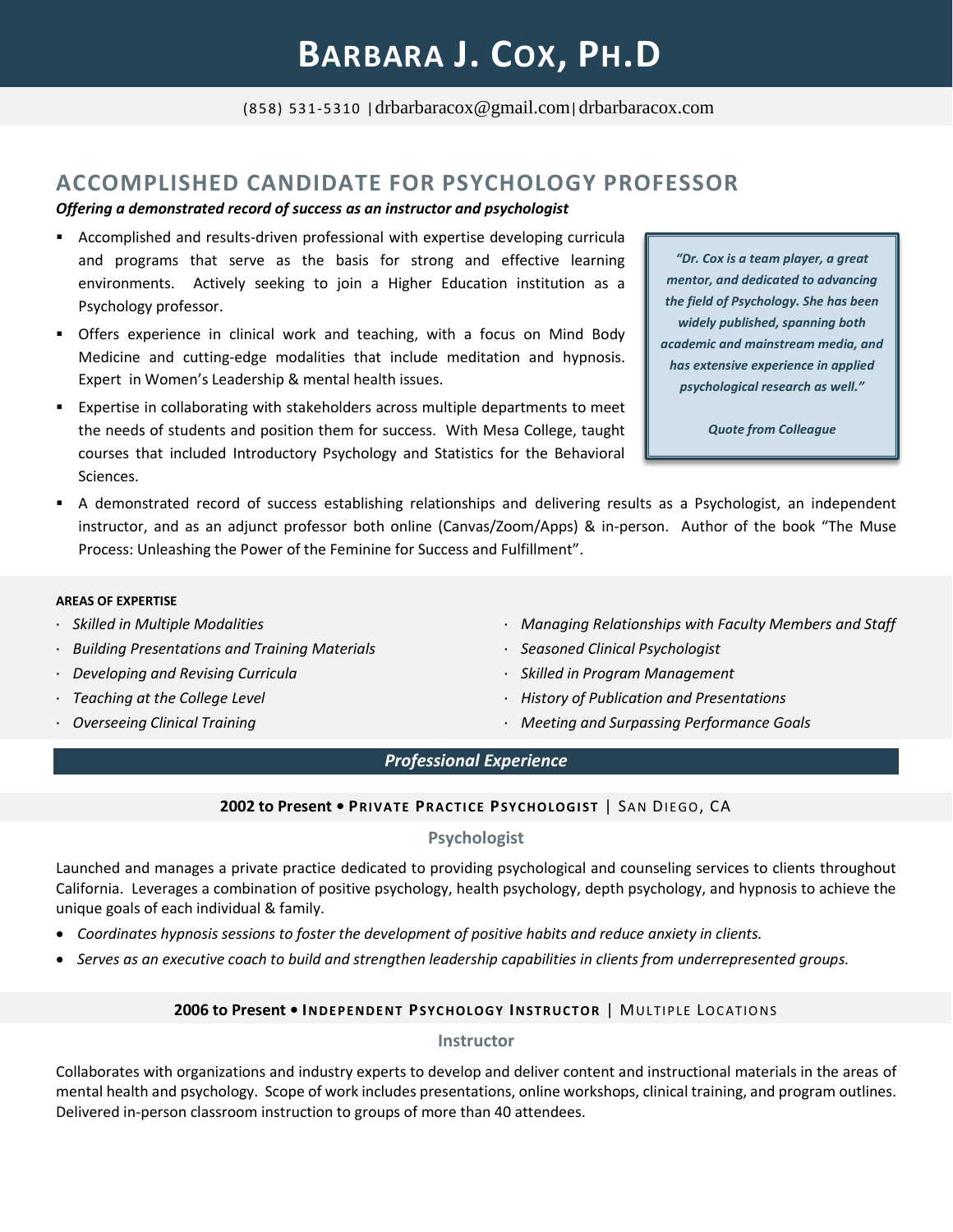# **BARBARA J. COX, PH.D**

## (858) 531-5310 | drbarbaracox@gmail.com

- *Retained by the American Speech Language and Hearing Professionals Association to select a theme and design a curriculum for its annual conference, which attracted 18,000 attendees. Established a career center in the vendor area offering career counseling sessions, stress management techniques, and guidance on reinforcing workplace communications skills.*
- *Led the design of psychology classes and workshops, training practitioners in group and individual sessions.*
- *Engaged with a client as the Regional Director of Clinical Training, managing 15 Psychology interns dedicated to providing counseling services to residents of an assisted living facility.*
- *Created training materials used to educate over 100 healthcare staff members and interns in clinical environments. Additionally, innovated technical training for Continuing Education courses for medical staff and psychologists, including syllabi, course materials, program overviews, and certification validations.*
- *Trained pre-licensed therapists at a group private practice on principles of integrative medicine practices and mental health.*
- *Achieved a reputation as a thought leader, authoring health psychology-focused content published in Cosmopolitan, Psychosomatic Medicine, MSN, and other high-profile media outlets.*

**2001 to 2003 • MESA COL LEGE (SAN DIEGO COMMUNI TY COLLEGE DI ST RIC T)** | SAN DIEGO, CA

*Mesa College is one of the largest and most successful of California's 116 community colleges, and the largest college in the San Diego Community College District.*

## **Adjunct Professor**

Coordinated and led instruction to undergraduates, teaching courses that included Introductory Psychology and Statistics for the Behavioral Sciences. For all courses, developed and delivered the curriculum, administered and graded exams, and facilitated individual advisory sessions with students during office hours.

• *Credited with writing and distributing an Orientation Manual to assist in the onboarding of new adjunct faculty members.*

# **1994 to 1999 • CALIFO RN I A SCHO OL O F PROFE S SIO N AL PSYC HOLOGY** | SAN DIEGO, CA

*The California School of Professional Psychology offers degree programs in clinical psychology, marriage and family therapy, clinical counseling, Organizational Psychology, and psychopharmacology.*

# **Graduate Research/Teaching Assistant**

Fulfilled a critical role supporting research studies, executing a broad scope of responsibilities that included data entry, analysis using statistical software, library research, report writing, and the presentation of results at professional conferences.

- *Provided guidance and direction to graduate students, helping to develop research projects in Health Psychology. Supported faculty by grading assignments, writing questions for final exams, and leading review sessions with students.*
- *Contributed to the success of a psychology and health study at Sharp Hospital, as well as a grant-funded study of fibromyalgia.*

# *Early Career*

*Health Psychologist,* Psychiatric Centers of San Diego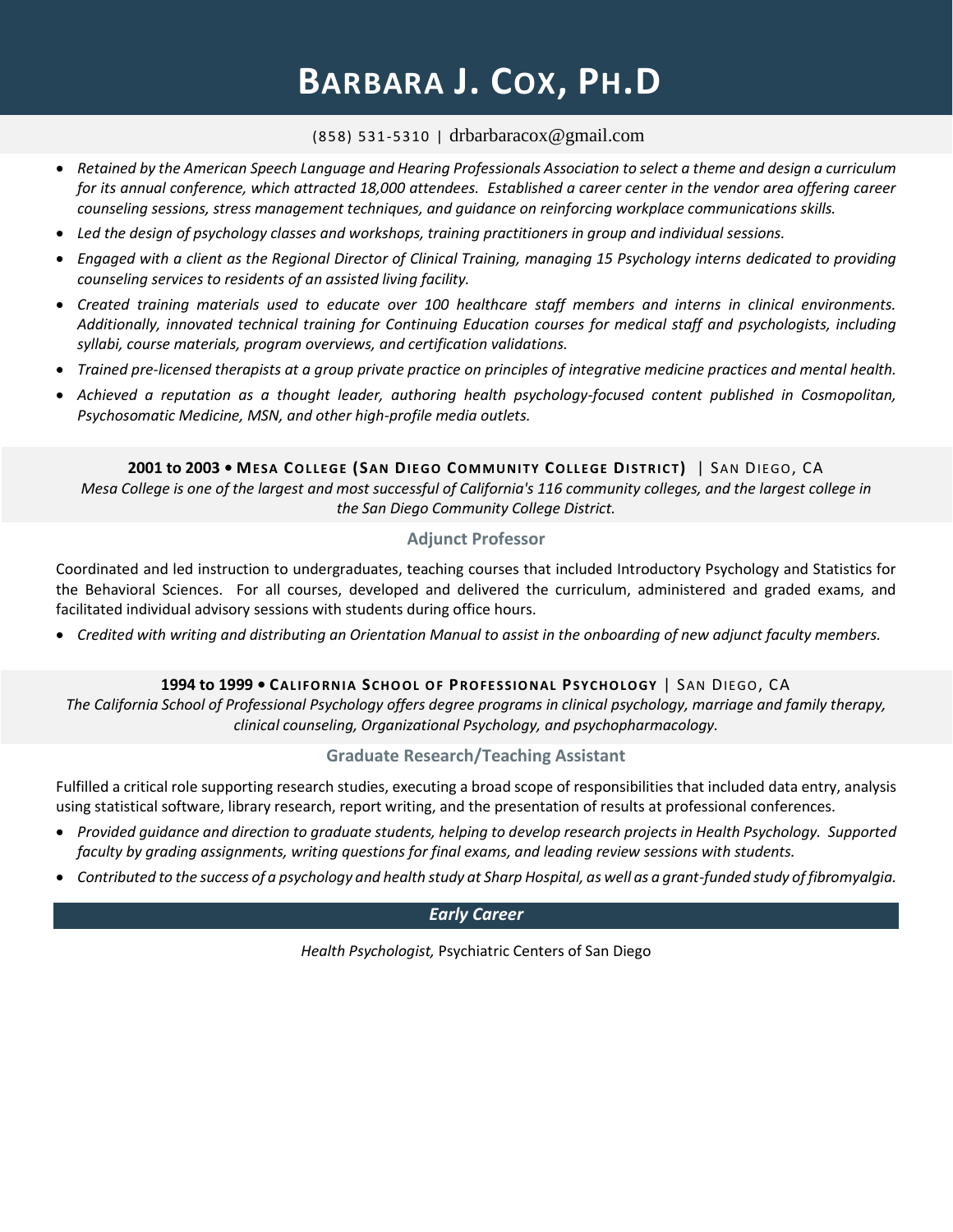# **BARBARA J. COX, PH.D**

(858) 531-5310 | drbarbaracox@gmail.com

*Education & Professional Certifications*

**CALIF ORN IA SC H OOL OF PR OF E S S ION AL PS Y C H OLO GY Ph.D. in Psychology, Emphasis in Health Psychology**

**CALIF ORN IA SC H OOL OF PR OF E S S ION AL PS Y C H OLO GY Master of Arts Degree in Psychology**

> **UNIVERSITY OF CALIFORNIA Bachelor of Arts Degree in General Biology**

**Licensed Psychologist (License PSY17805) BCC-eligible Coach and EQ-i 2.0/EQ 360 Certification**

# *Professional Affiliations*

Member of APA's Division 35 Society for the Psychology of Women Member of the Society of Industrial Organizational Psychology's International Affairs Committee

### *Media Citations & Appearances*

Gilbert, L. (2006). Start a new love ritual. Cosmopolitan Magazine, November 2006, 97.

Gould, W. (2017). The real reason going to the doctor gives you anxiety. *NBC News.* Retrieved from [https://www.nbcnews.com/better/health/real-reason-going-doctor-gives-you-anxiety-](https://www.nbcnews.com/better/health/real-reason-going-doctor-gives-you-anxiety-ncna795566) [ncna795566](https://www.nbcnews.com/better/health/real-reason-going-doctor-gives-you-anxiety-ncna795566)*.*

Steber, C. (2017). 11 weird things that happen to your body when you're angry. *Bustle*. Retrieved from [https://www.bustle.com/p/11-weird-things-that-happen-to-your-body-when-youre-angry-](https://www.bustle.com/p/11-weird-things-that-happen-to-your-body-when-youre-angry-3206868) [3206868.](https://www.bustle.com/p/11-weird-things-that-happen-to-your-body-when-youre-angry-3206868)

Dressler, A. (2017). Stand up, speak up, stop apologizing, advice for women in the workplace*. Website Magazine.* Retrieved fro[m https://www.websitemagazine.com/blog/stand-up-speak-up-](https://www.websitemagazine.com/blog/stand-up-speak-up-stop-apologizing-advice-for-women-in-the-workplace) [stop-apologizing-advice-for-women-in-the-workplace.](https://www.websitemagazine.com/blog/stand-up-speak-up-stop-apologizing-advice-for-women-in-the-workplace)

"Getting Healthy With Hypnosis," *San Diego Living*, The CW (XETV), January 29, 2010

Invited Expert on the Psychology of Public Participation, UNESCO's Organization of World Heritage Cities (OWHC) Conference

### *Publications & Presentations*

Greenberg, M.A., Hatcher, M.L., Siegel, K.M., Cox, B.J., Marcus, R.E., & Paget, S.A. (1996). Emotion- management styles predict pain severity in fibromyalgia. Presented at the 54th Annual Meeting of the American Psychosomatic Society, Williamsburg, Virginia.